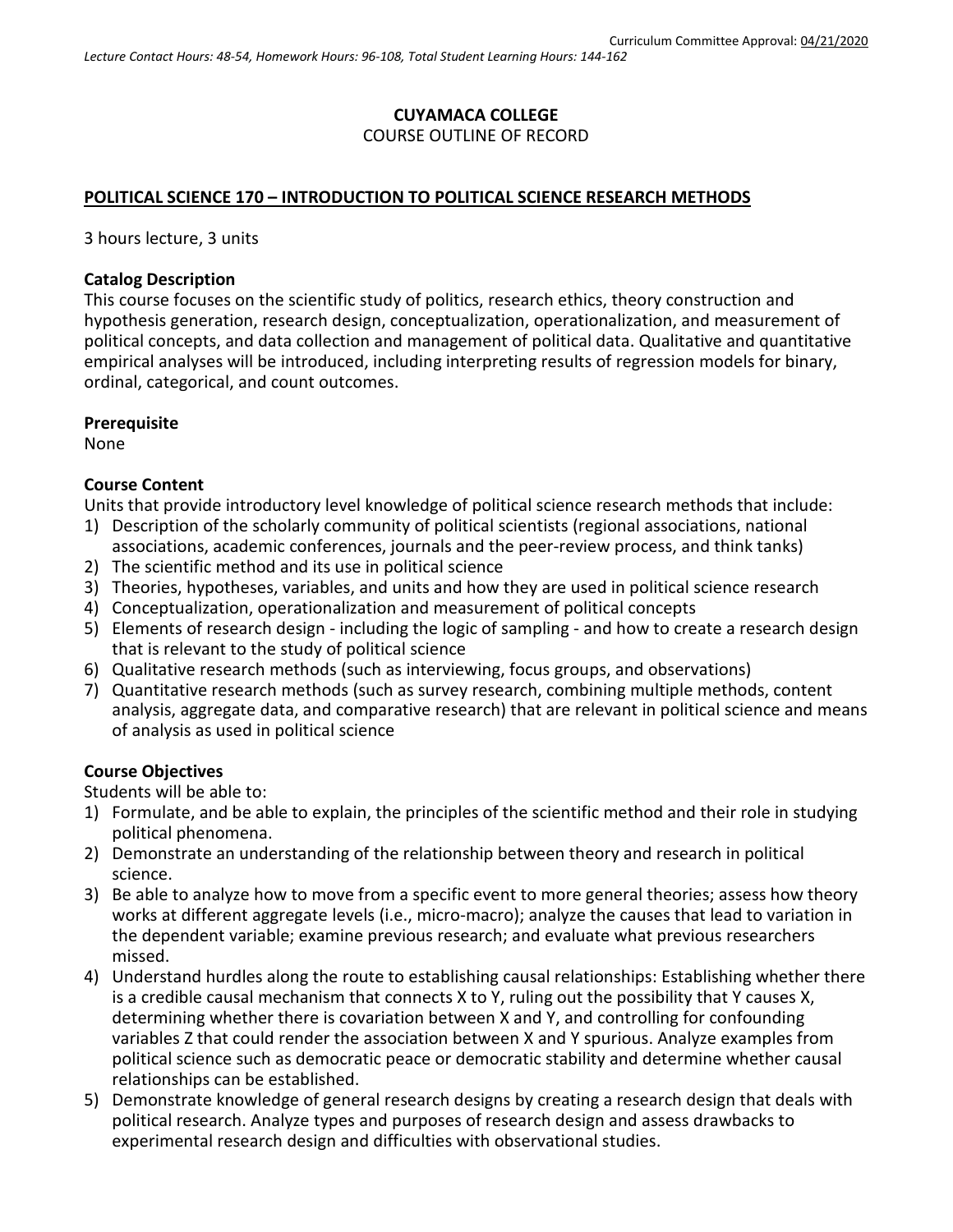- 6) Demonstrate knowledge of experimental and non-experimental (observational) methods specific to political science.
- 7) Demonstrate knowledge of standard research practices within political science.
- 8) Select and defend research designs and data collection procedures appropriate to test hypotheses regarding political outcomes.
- 9) Read reports of research findings from political science research, explain the generalizability of research results, and summarize a body of research findings within political science.
- 10) Identify and define conceptualization, operationalization, and measurement. Examine the social science measurements and assess challenges to quantifying human beings. For example, analyzing how we operationalize democracy.
- 11) Evaluate and apply sampling procedures in a research project: Illustrate and assess the difference between 'random assignment' versus 'random sampling'; examine survey research and construct a survey questionnaire.
- 12) Explain the ethical treatment of participants in research; identify and assess the role of ethics and politics on researching human beings as subjects.

### **Method of Evaluation**

A grading system will be established by the instructor and implemented uniformly. Grades will be based on demonstrated proficiency in the subject matter determined by multiple measurements for evaluation, one of which must be essay exams, skills demonstration or, where appropriate, the symbol system.

- 1) Research papers or projects
- 2) Written assignments
- 3) Analytical papers
- 4) Oral presentations
- 5) Participation in class discussions and debates
- 6) Formative and summative quizzes and exams

## **Special Materials Required of Student**

None

## **Minimum Instructional Facilities**

Smart classroom

## **Method of Instruction**

- 1) Lecture
- 2) Visual aid supplements, such as PowerPoint slides, maps, DVDs, and graphs
- 3) Project-based learning
- 4) Instructor-facilitated discussion of assigned various written essays, both in class and out of class, reflecting criticism and analysis of materials that have been researched
- 5) Instructor-led oral discussions designed to require a student to defend and evaluate his or her own conclusions
- 6) Instructor-led discussion of assigned community participation/observation activities
- 7) Instructor-led debates
- 8) Instructor-led group meetings
- 9) Canvas enhancement shell for group discussions, projects, email

## **Out-of-Class Assignments**

- 1) Analysis of reading assignments, such as analysis of peer-reviewed journal articles
- 2) Reading and review of course material
- 3) Collection of data and conducting data analysis
- 4) Completing formative assessments, such as quizzes